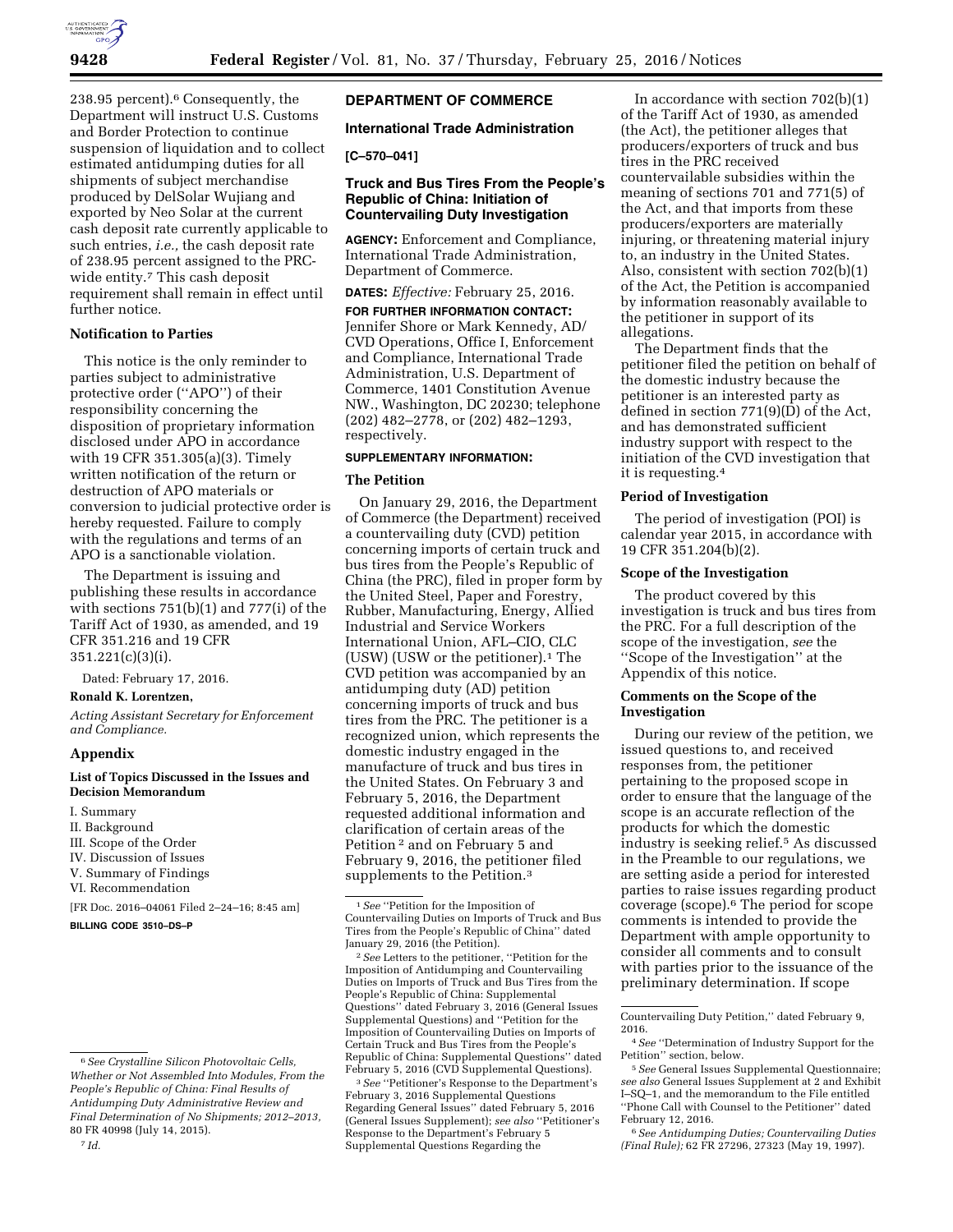comments include factual information,7 all such factual information should be limited to public information. All such comments must be filed no later than 5:00 p.m. Eastern Time (ET) on Wednesday, March 9, 2016, which is 20 calendar days from the signature date of this notice. Any rebuttal comments, which may include factual information, must be filed no later than 5:00 p.m. ET on Monday, March 21, 2016, because 10 calendar days after the initial comments falls on Saturday, March 19, 2016.8 The Department requests that any factual information the parties consider relevant to the scope of the investigation be submitted during this time period. However, if a party subsequently finds that additional factual information pertaining to the scope of the investigation may be relevant, the party may contact the Department and request permission to submit the additional information. All such comments must be filed on the records of the CVD investigation, as well as the concurrent AD investigation.

## **Filing Requirements**

All submissions to the Department must be filed electronically using Enforcement and Compliance's Antidumping and Countervailing Duty Centralized Electronic Service System (ACCESS). An electronically filed document must be received successfully in its entirety no later than 5:00 p.m. ET on the date specified by the Department. Documents excepted from the electronic submission requirements must be filed manually (*i.e.,* in paper form) with Enforcement and Compliance's APO/ Dockets Unit, Room 18022, U.S. Department of Commerce, 1401 Constitution Avenue NW., Washington, DC 20230, and stamped with the date and time of receipt by the applicable deadline.9

#### **Consultations**

Pursuant to section 702(b)(4)(A)(i) of the Act, the Department notified

9*See* 19 CFR 351.303(b); *see also Antidumping and Countervailing Duty Proceedings: Electronic Filing Procedures; Administrative Protective Order Procedures,* 76 FR 39263 (July 6, 2011), as amended in *Enforcement and Compliance: Change of Electronic Filing System Name,* 79 FR 69046 (November 20, 2014), for details of the Department's electronic filing requirements, which went into effect on August 5, 2011. Information on help using ACCESS can be found at *[https://access.trade.gov/](https://access.trade.gov/help.aspx) [help.aspx](https://access.trade.gov/help.aspx)* and a handbook can be found at *[https://](https://access.trade.gov/help/Handbook%20on%20Electronic%20Filling%20Procedures.pdf)  [access.trade.gov/help/Handbook%20on%20](https://access.trade.gov/help/Handbook%20on%20Electronic%20Filling%20Procedures.pdf) [Electronic%20Filling%20Procedures.pdf.](https://access.trade.gov/help/Handbook%20on%20Electronic%20Filling%20Procedures.pdf)* 

representatives of the Government of the People's Republic of China (GOC) of the receipt of the Petition. Also, in accordance with section  $702(b)(4)(A)(ii)$ of the Act, the Department provided representatives of the GOC the opportunity for consultations with respect to the CVD petition. The GOC provided a document titled ''Consultations Points of the GOC,'' in lieu of holding consultations.10

## **Determination of Industry Support for the Petition**

Section 702(b)(1) of the Act requires that a petition be filed on behalf of the domestic industry. Section 702(c)(4)(A) of the Act provides that a petition meets this requirement if the domestic producers or workers who support the petition account for: (i) At least 25 percent of the total production of the domestic like product; and (ii) more than 50 percent of the production of the domestic like product produced by that portion of the industry expressing support for, or opposition to, the petition. Moreover, section 702(c)(4)(D) of the Act provides that, if the petition does not establish support of domestic producers or workers accounting for more than 50 percent of the total production of the domestic like product, the Department shall: (i) Poll the industry or rely on other information in order to determine if there is support for the petition, as required by subparagraph (A); or (ii) determine industry support using a statistically valid sampling method to poll the ''industry.''

Section 771(4)(A) of the Act defines the ''industry'' as the producers as a whole of a domestic like product. Thus, to determine whether a petition has the requisite industry support, the statute directs the Department to look to producers and workers who produce the domestic like product. The International Trade Commission (ITC), which is responsible for determining whether ''the domestic industry'' has been injured, must also determine what constitutes a domestic like product in order to define the industry. While both the Department and the ITC must apply the same statutory definition regarding the domestic like product,<sup>11</sup> they do so for different purposes and pursuant to a separate and distinct authority. In addition, the Department's determination is subject to limitations of time and information. Although this

may result in different definitions of the like product, such differences do not render the decision of either agency contrary to law.12

Section 771(10) of the Act defines the domestic like product as ''a product which is like, or in the absence of like, most similar in characteristics and uses with, the article subject to an investigation under this title.'' Thus, the reference point from which the domestic like product analysis begins is ''the article subject to an investigation'' (*i.e.,* the class or kind of merchandise to be investigated, which normally will be the scope as defined in the Petition).

With regard to the domestic like product, the petitioner does not offer a definition of the domestic like product distinct from the scope of the investigation. Based on our analysis of the information submitted on the record, we have determined that truck and bus tires constitute a single domestic like product and we have analyzed industry support in terms of that domestic like product.13

In determining whether the petitioner has standing under section  $702(c)(4)(A)$ of the Act, we considered the industry support data contained in the Petition with reference to the domestic like product as defined in the ''Scope of the Investigation,'' in Appendix I of this notice. To establish industry support, the petitioner estimated the 2015 production for each U.S. producer of truck and bus tires, by plant. The petitioner based its estimates of 2015 truck and bus tire production by plant on daily plant-specific production capacity data published in *Modern Tire Dealer.* The petitioner multiplied the daily production capacity data by 360 (to estimate annual capacity). The petitioner estimated 2015 truck and bus tire production in the United States using data on U.S. shipments, imports, and exports of truck and bus tires in 2015. To calculate a capacity utilization rate for the U.S. truck and bus tire industry in 2015, the petitioner compared estimated U.S. production of

13For a discussion of the domestic like product analysis in this case, *see* Countervailing Duty Investigation Initiation Checklist: Truck and Bus Tires from the People's Republic of China (CVD Initiation Checklist), at Attachment II, Analysis of Industry Support for the Antidumping and Countervailing Duty Petitions Covering Truck and Bus Tires from the People's Republic of China (Attachment II). This checklist is dated concurrently with this notice and on file electronically via ACCESS. Access to documents filed via ACCESS is also available in the Central Records Unit, Room B8024 of the main Department of Commerce building.

<sup>7</sup>*See* 19 CFR 351.102(b)(21).

<sup>8</sup>*See* 19 CFR 351.303(b)(1) (''For both electronically filed and manually filed documents, if the applicable due date falls on a non-business day, the Secretary will accept documents that are filed on the next business day.'')

<sup>10</sup>*See* Memorandum to the File, ''Petition for the Imposition of Countervailing Duties on Certain Truck and Bus Tires from The People's Republic of China: Consultations Comments from the Government of China,'' (February 16, 2016). 11*See* section 771(10) of the Act.

<sup>12</sup>*See USEC, Inc.* v. *United States,* 132 F. Supp. 2d 1, 8 (CIT 2001) (citing *Algoma Steel Corp., Ltd.*  v. *United States,* 688 F. Supp. 639, 644 (CIT 1988), *aff'd* 865 F.2d 240 (Fed. Cir. 1989)).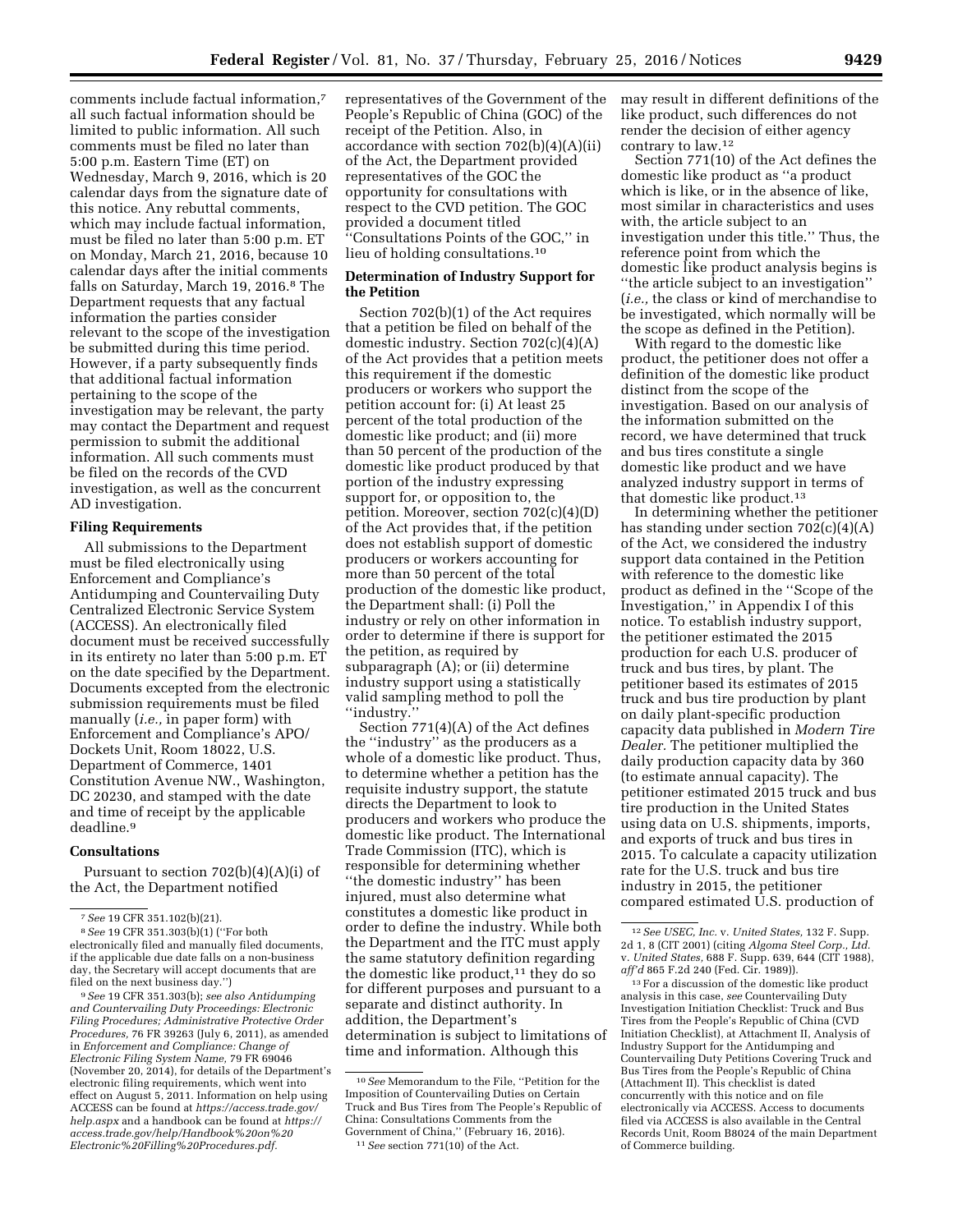truck and bus tires in 2015 to the 2015 U.S. capacity to produce truck and bus tires. To calculate total 2015 production of the domestic like product by the petitioning plants, the petitioner applied the estimated capacity utilization rate to the total annualized capacity of those plants represented by the USW. In order to provide a conservative calculation of total 2015 production of the domestic like product by the U.S. truck and bus tire industry, the petitioner assumed that all nonpetitioning truck and bus tire plants (*i.e.,* those not represented by the USW) operated at full capacity in 2015 and added the full production capacity of the non-petitioning plants to the estimated 2015 production of the plants represented by the USW. To calculate industry support, the petitioner divided the estimated 2015 production of the domestic like product for those plants represented by the USW by the estimated production of the domestic like product in 2015 for the entire U.S. truck and bus tires industry based on the conservative utilization assumption.14 We relied on data the petitioner provided for purposes of measuring industry support.15

Our review of the data provided in the Petition, General Issues Supplement, and other information readily available to the Department indicates that the petitioner has established industry support.<sup>16</sup> First, the Petition established support from workers accounting for more than 50 percent of the total production of the domestic like product and, as such, the Department is not required to take further action in order to evaluate industry support (*e.g.,*  polling).17 Second, the workers have met the statutory criteria for industry support under section 702(c)(4)(A)(i) of the Act because the workers who support the Petition account for at least 25 percent of the total production of the domestic like product.<sup>18</sup> Finally, the workers have met the statutory criteria for industry support under section 702(c)(4)(A)(ii) of the Act because the workers who support the Petition account for more than 50 percent of the production of the domestic like product produced by that portion of the industry expressing support for, or opposition to, the Petition.19 Accordingly, the

Department determines that the Petition was filed on behalf of the domestic industry within the meaning of section 702(b)(1) of the Act.

The Department finds that the petitioner filed the Petition on behalf of the domestic industry because it is an interested party as defined in section 771(9)(D) of the Act and it has demonstrated sufficient industry support with respect to the CVD investigation that it is requesting the Department initiate.20

## **Injury Test**

Because the PRC is a ''Subsidies Agreement Country'' within the meaning of section 701(b) of the Act, section 701(a)(2) of the Act applies to these investigations. Accordingly, the ITC must determine whether imports of the subject merchandise from the PRC materially injure, or threaten material injury to, a U.S. industry.

# **Allegations and Evidence of Material Injury and Causation**

The petitioner alleges that imports of the subject merchandise are benefitting from countervailable subsidies and that such imports are causing, or threaten to cause, material injury to the U.S. industry producing the domestic like product. In addition, the petitioner alleges that subject imports exceed the negligibility threshold provided for under section  $771(24)(A)$  of the Act.<sup>21</sup>

The petitioner contends that the industry's injured condition is illustrated by reduced market share; underselling and price depression or suppression; decline in shipments; shift in the domestic industry's sales from the U.S. market to lower priced export markets; potential declines in capacity utilization, employment, and profitability; lost sales and revenues; and adverse impact on union contract negotiations.22 We assessed the allegations and supporting evidence regarding material injury, threat of material injury, and causation, and we determined that these allegations are properly supported by adequate evidence and meet the statutory requirements for initiation.23

## **Initiation of Countervailing Duty Investigation**

Section 702(b)(1) of the Act requires the Department to initiate a CVD investigation whenever an interested party files a CVD petition on behalf of an industry that: (1) Alleges the elements necessary for an imposition of a duty under section 701(a) of the Act; and (2) is accompanied by information reasonably available to the petitioner supporting the allegations.

The petitioner alleges that producers/ exporters of truck and bus tires in the PRC benefit from countervailable subsidies bestowed by the GOC. The Department examined the Petition on truck and bus tires from the PRC and finds that it complies with the requirements of section 702(b)(1) of the Act. Therefore, in accordance with section 702(b)(1) of the Act, we are initiating a CVD investigation to determine whether producers/exporters of truck and bus tires in the PRC receive countervailable subsidies. For a discussion of evidence supporting our initiation determination, *see* the CVD Initiation Checklist which accompanies this notice.

On June 29, 2015, the President of the United States signed into law the Trade Preferences Extension Act of 2015, which made numerous amendments to the AD and CVD law.24 The 2015 law does not specify dates of application for those amendments. On August 6, 2015, the Department published an interpretative rule, in which it announced the applicability dates for each amendment to the Act, except for amendments contained in section 771(7) of the Act, which relate to determinations of material injury by the ITC.25 The amendments to sections 771(15), 773, 776, and 782 of the Act are applicable to all determinations made on or after August 6, 2015, and, therefore, apply to this CVD investigation.26

Based on our review of the Petition, we find that there is sufficient information to initiate a CVD investigation of 38 of the 39 alleged programs. For a full discussion of the basis of our decision to initiate or not initiate on each program, *see* the CVD Initiation Checklist. A public version of the initiation checklist for this investigation is available on ACCESS.

<sup>14</sup>*See* Volume I of the Petition, at I–6—I–8 and Exhibits I–1 and I–11; *see also* General Issues Supplement, at 2–9 and Exhibits I–SQ–2—I–SQ–18.

<sup>15</sup> *Id.* For further discussion, *see* CVD Initiation Checklist, at Attachment II.

<sup>16</sup>*See* CVD Initiation Checklist, at Attachment II. 17*See* section 702(c)(4)(D) of the Act; *see also*  CVD Initiation Checklist, at Attachment II.

<sup>18</sup>*See* CVD Initiation Checklist, at Attachment II. 19 *Id.* 

<sup>20</sup> *Id.* 

<sup>21</sup>*See* Volume I of the Petition, at I–15 and Exhibit I–17.

<sup>22</sup> *Id.,* at I–12, I–15 through I–32 and Exhibits I–2, I–10, I–17 through I–30.

<sup>23</sup>*See* CVD Initiation Checklist at Attachment III, Analysis of Allegations and Evidence of Material Injury and Causation for the Antidumping and Countervailing Duty Petitions Covering Truck and Bus Tires from the People's Republic of China.

<sup>24</sup>*See* Trade Preferences Extension Act of 2015, Public Law 114–27, 129 Stat. 362 (2015).

<sup>25</sup>*See Dates of Application of Amendments to the Antidumping and Countervailing Duty Laws Made by the Trade Preferences Extension Act of 2015,* 80 FR 46793 (August 6, 2015).

<sup>26</sup> *Id.* at 46794–95. The 2015 amendments may be found at *[https://www.congress.gov/bill/114th](https://www.congress.gov/bill/114th-congress/house-bill/1295/text/pl)[congress/house-bill/1295/text/pl](https://www.congress.gov/bill/114th-congress/house-bill/1295/text/pl)*.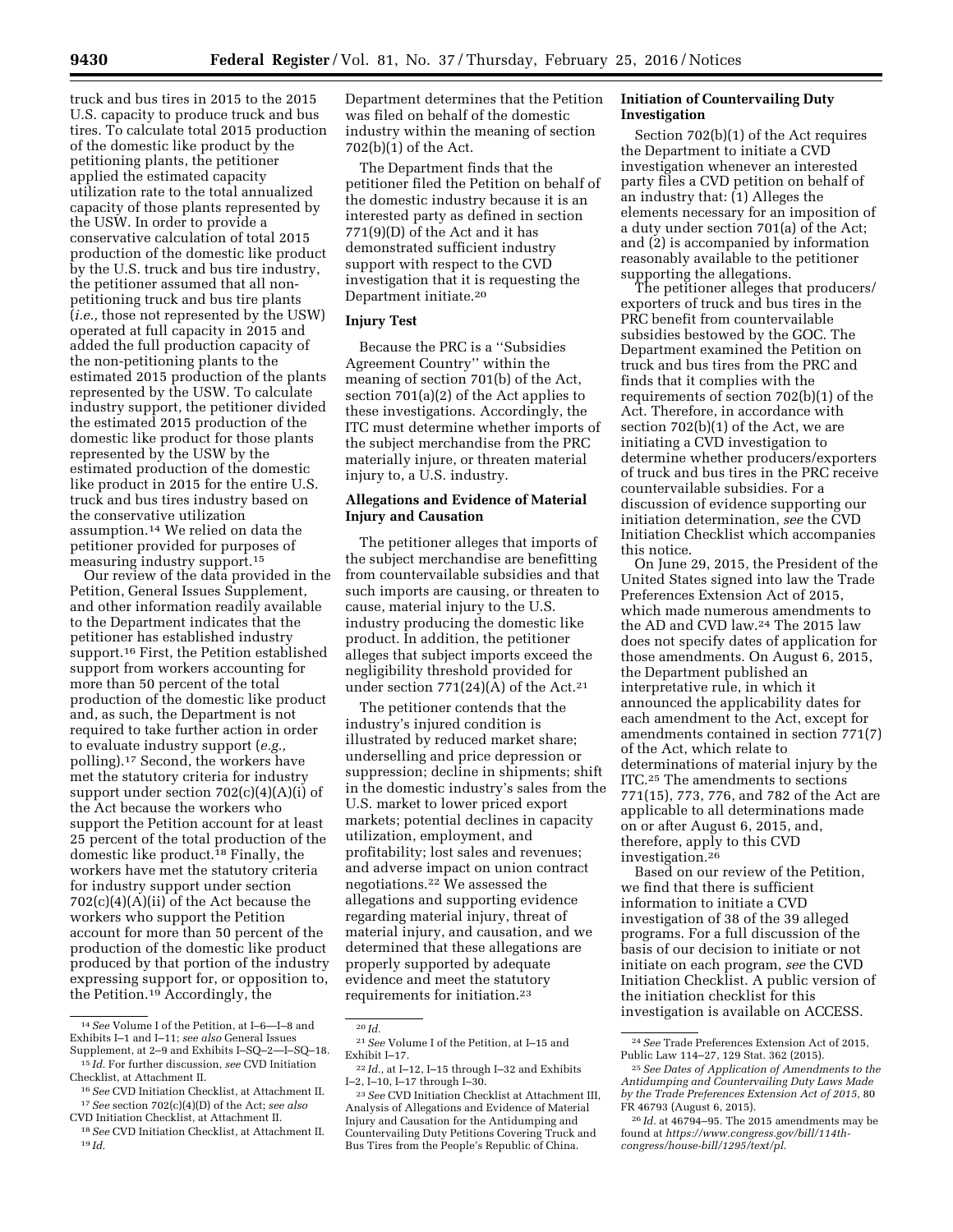In accordance with section 703(b)(1) of the Act and 19 CFR 351.205(b)(1), unless postponed, we will make our preliminary determination no later than 65 days after the date of this initiation.

## **Respondent Selection**

Following standard practice in CVD investigations, the Department intends to select respondents based on U.S. Customs and Border Protection (CBP) data for U.S. imports of truck and bus tires during the period of investigation under the appropriate Harmonized Tariff Schedule of the U.S. numbers listed in the scope of Appendix I, below. We intend to release CBP data under Administrative Protective Order (APO) to all parties with access to information protected by APO within five business days of publication of this **Federal Register** notice.

Interested parties wishing to comment regarding the CBP data and/or respondent selection must do so within seven calendar days after the placement of the CBP data on the record of this investigation. Parties wishing to submit rebuttal comments should submit those comments five calendar days after the deadline for the initial comments. An electronically-filed document must be received successfully in its entirety by the Department's electronic records system, ACCESS, by 5:00 p.m. ET by the date noted above. We intend to make our decision regarding respondent selection within 20 days of publication of this notice.

### **Distribution of Copies of the Petition**

In accordance with section 702(b)(4)(A)(i) of the Act, and 19 CFR 351.202(f), a copy of the petition, which is publicly available in its entirety, has been provided to the Government of the PRC via ACCESS. To the extent practicable, we will attempt to provide a copy of the Petition to each exporter named in the Petition, as provided under 19 CFR 351.203(c)(2).

#### **ITC Notification**

We will notify the ITC of our initiation, as required by section 702(d) of the Act.

#### **Preliminary Determination by the ITC**

The ITC will preliminarily determine, within 45 days after the date on which the Petition was filed, whether there is a reasonable indication that imports of truck and bus tires from the PRC are materially injuring, or threatening material injury to, a U.S. industry.27 A negative ITC determination will result

in the investigation being terminated.28 Otherwise, this investigation will proceed according to statutory and regulatory time limits.

# **Submission of Factual Information**

Factual information is defined in 19 CFR 351.102(b)(21) as: (i) Evidence submitted in response to questionnaires; (ii) evidence submitted in support of allegations; (iii) publicly available information to value factors under 19 CFR 351.408(c) or to measure the adequacy of remuneration under 19 CFR 351.511(a)(2); (iv) evidence placed on the record by the Department; and (v) evidence other than factual information described in (i)–(iv). Any party, when submitting factual information, must specify under which subsection of 19 CFR 351.102(b)(21) the information is being submitted 29 and, if the information is submitted to rebut, clarify, or correct factual information already on the record, to provide an explanation identifying the information already on the record that the factual information seeks to rebut, clarify, or correct.30 Time limits for the submission of factual information are addressed in 19 CFR 351.301, which provides specific time limits based on the type of factual information being submitted. Please review the regulations prior to submitting factual information in this investigation.

## **Extension of Time Limits**

Parties may request an extension of time limits before the expiration of a time limit established under 19 CFR 351, or as otherwise specified by the Secretary. In general, an extension request will be considered untimely if it is filed after the expiration of the time limit established under 19 CFR 351 expires. For submissions that are due from multiple parties simultaneously, an extension request will be considered untimely if it is filed after 10:00 a.m. ET on the due date. Under certain circumstances, we may elect to specify a different time limit by which extension requests will be considered untimely for submissions which are due from multiple parties simultaneously. In such a case, we will inform parties in the letter or memorandum setting forth the deadline (including a specified time) by which extension requests must be filed to be considered timely. An extension request must be made in a separate, stand-alone submission; under limited circumstances we will grant

untimely-filed requests for the extension of time limits.31

#### **Certification Requirements**

Any party submitting factual information in an AD or CVD proceeding must certify to the accuracy and completeness of that information.<sup>32</sup> Parties are hereby reminded that revised certification requirements are in effect for company/government officials as well as their representatives. Investigations initiated on the basis of petitions filed on or after August 16, 2013, and other segments of any AD or CVD proceedings initiated on or after August 16, 2013, should use the formats for the revised certifications provided at the end of the *Final Rule*.33 The Department intends to reject factual submissions if the submitting party does not comply with the applicable revised certification requirements.

## **Notification to Interested Parties**

Interested parties must submit applications for disclosure under APO in accordance with 19 CFR 351.305. On January 22, 2008, the Department published *Antidumping and Countervailing Duty Proceedings: Documents Submission Procedures; APO Procedures,* 73 FR 3634 (January 22, 2008). Parties wishing to participate in this investigation should ensure that they meet the requirements of these procedures (*e.g.,* the filing of letters of appearance as discussed in 19 CFR 351.103(d)).

This notice is issued and published pursuant to section 777(i) of the Act and 19 CFR 351.203(c).

Dated: February 18, 2016.

### **Ronald K. Lorentzen,**

*Acting Assistant Secretary for Enforcement and Compliance.* 

### **Appendix**

## **Scope of the Investigation**

The scope of the investigation covers truck and bus tires. Truck and bus tires are new pneumatic tires, of rubber, with a truck or bus size designation. Truck and bus tires covered by this investigation may be tubetype, tubeless, radial, or non-radial.

Subject tires have, at the time of importation, the symbol ''DOT'' on the

<sup>27</sup>*See* section 703(a) of the Act.

<sup>28</sup> *Id.* 

<sup>29</sup>*See* 19 CFR 351.301(b).

<sup>30</sup>*See* 19 CFR 351.301(b)(2).

<sup>31</sup>*See* 19 FR 351.302(c). *See also Extension of Time Limits; Final Rule,* 78 FR 57790 (September 20, 2013), available at *[http://www.gpo.gov/fdsys/](http://www.gpo.gov/fdsys/pkg/FR-2013-09-20/html/2013-22853.htm) [pkg/FR-2013-09-20/html/2013-22853.htm,](http://www.gpo.gov/fdsys/pkg/FR-2013-09-20/html/2013-22853.htm)* prior to submitting factual information in this investigation. 32*See* section 782(b) of the Act.

<sup>33</sup>*See* 19 CFR 351.303(g). *See also Certification of Factual Information To Import Administration During Antidumping and Countervailing Duty Proceedings,* 78 FR 42678 (July 17, 2013) (*Final Rule*); *see also* the frequently asked questions regarding the *Final Rule,* available at the following: *[http://enforcement.trade.gov/tlei/notices/factual](http://enforcement.trade.gov/tlei/notices/factual_info_final_rule_FAQ_07172013.pdf)*\_ *info*\_*final*\_*rule*\_*FAQ*\_*[07172013.pdf](http://enforcement.trade.gov/tlei/notices/factual_info_final_rule_FAQ_07172013.pdf)*.